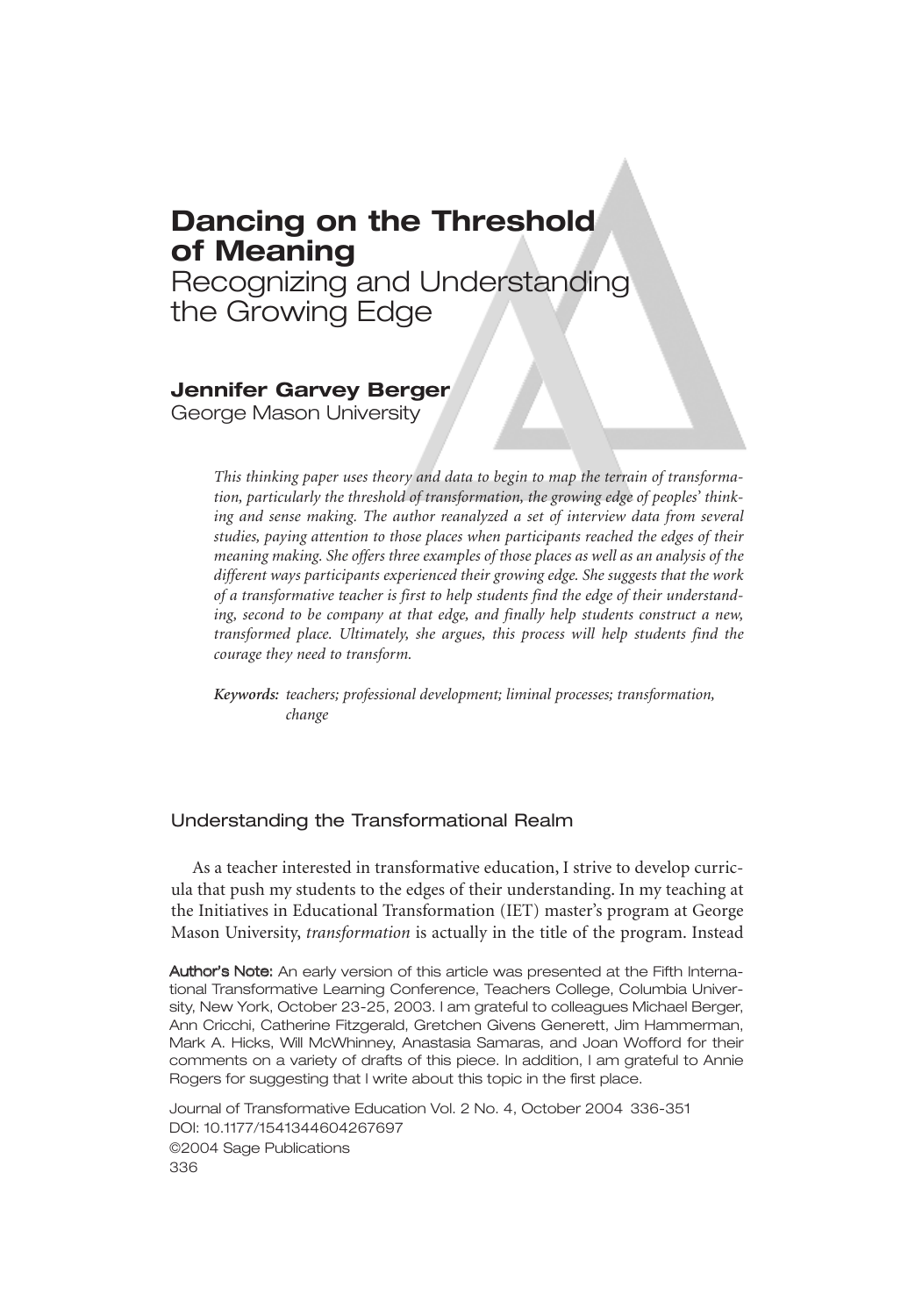of having a curriculum that helps practicing teachers become reading specialists or ESL teachers, at IET transformation is the curriculum. But what is it that we at IET are really asking of our teacher-students? These K-12 teachers come to us from their classrooms 1 day each month to become better at the art and craft of teaching; they say on the 1st day (and on many days thereafter) that they want to be "transformed" as teachers. When we say that the experience of IET will be "transformational," do any of us—the professors or our teacher-students—really understand what that means?

My colleagues Mark Hicks and Gretchen Givens Generett and I began to meet regularly to unpack our thinking about what transformation means for our students and to frame research questions—and curricular innovations—that might shape our thinking and help us improve the IET experience for our teacherstudents. In addition, we wanted to get clearer in our own minds what transformation might mean for us as professors and to question and reshape our own assumptions about our practice. We wanted to be certain that we were not thoughtlessly working to help our students transform in some way we had determined most interesting or most beneficial because even as we are part of the group that promotes transformational education, so do we want to be part of the group that questions it. In this thought piece, I invite others to look at data and theory that help us better understand what we ask of our students when we teach for transformation.

Of course, there are many of us who study about transformation and attempt to teach in ways that are transformative (e.g., Argyris & Schon, 1974; Basseches, 1986; Brookfield, 1995; Grow, 1991; King & Kitchener, 1994; Mezirow, 2000; Osterman & Kottkamp, 1993). In this field, we work to help students shift their "frame of reference" or "meaning perspective" so that they become "more critically reflective of their assumptions and aware of their context" (Mezirow, 2000, p. 19). Indeed, my colleagues and I in the IET program work toward these goals with every class as we ask our students to read texts that unsettle them, focus on conversations that failed, and unpack their assumptions about students, parents, and communities.

In earlier research, Generett and Hicks (2004) studied what kind of transformation happened for former IET students. They discovered that more than anything else, IET graduates became more reflective about their practice. This was an important outcome but one they found did not lead to increased action. This confused us all because it was our sense that reflection has the potential to lead to new kinds of action, and we were surprised that it had not done so. Through analysis and conversation, we became increasingly aware of the various forms of reflection and began to wonder about how reflection can become transformative. Reflection that just lets a person see what already is—without new lenses through which to view new possibilities, question old assumptions, and so on—is unlikely to lead to new actions. Reflection that does not simply notice what is but begins to unpack what is (to question assumptions, use new lenses, new perspectives, etc.) is by definition transformational. This transformational reflection, we posited, has a much better chance of leading to changes in action. Because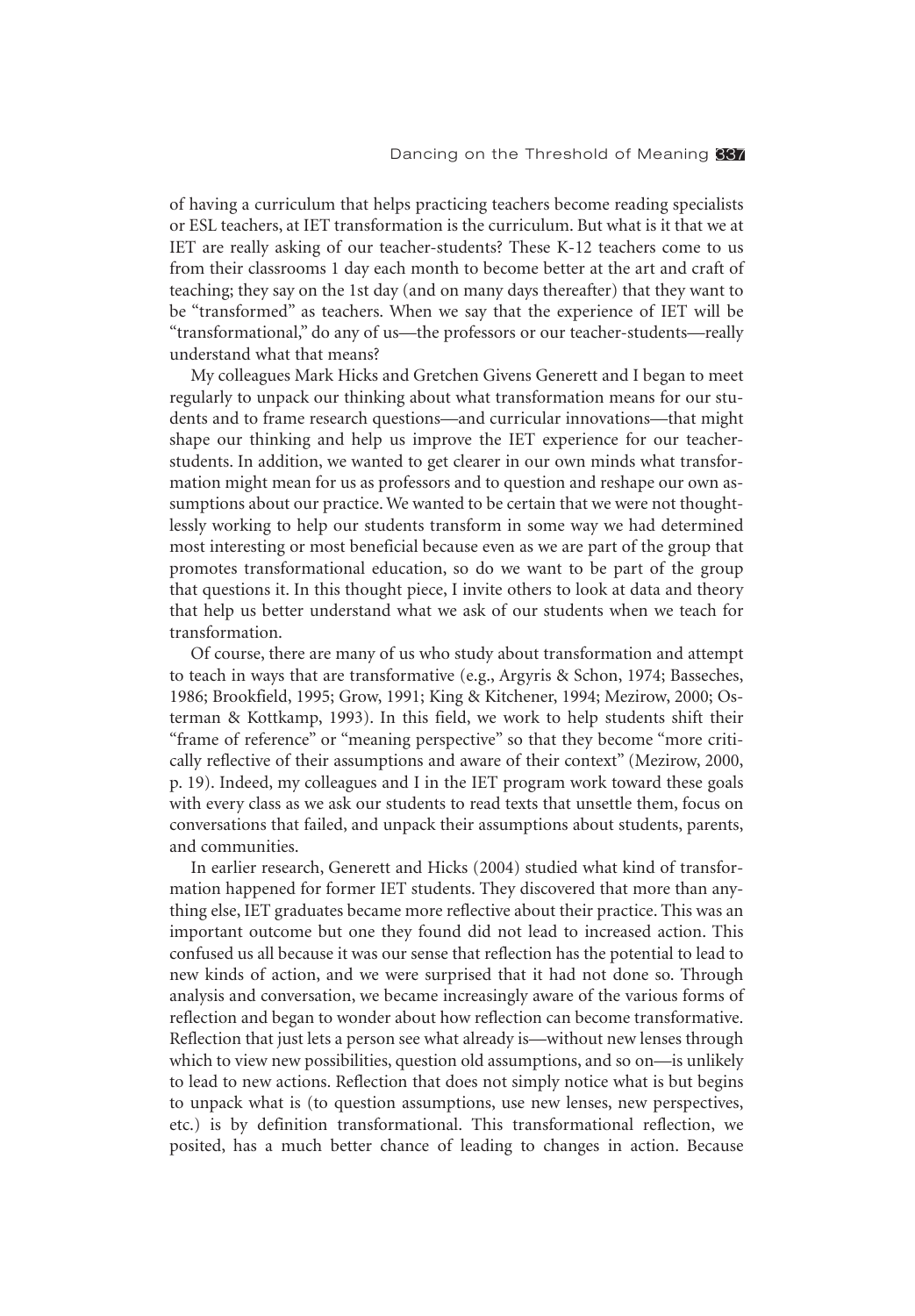changes in the actions of the teachers were our ultimate goal, finding ways to inspire transformational reflection took on new importance.

Our new questions began to center around what transformational reflection looks like and what pieces of it we could characterize as different from other forms of reflection. I began to think about the kind of reflection that seeks to create new forms of thinking, new discoveries—reflection that takes us to the edge of our meaning. It is this kind of reflection that we believe has the most power to be transformative—to move outside the form of current understanding and into a new place.

My focus in this article is on this edge of knowing. My experience has shown me that the edge is the most precarious—and important—transformative space. It is in this liminal space that we can come to terms with the limitations of our knowing and thus begin to stretch those limits. This makes the liminal zones between our knowing and not knowing both difficult to understand—because they are constantly moving and being redefined—and also of central importance to our work as transformational educators.

My theoretical frame comes from the work of adult developmentalists who seek to explore and chart the way adults change and grow over time. Although there is no particular stage theory that shapes my analysis in this article, the notion of development—that the systems by which we make meaning change and grow over time—is an important theoretical aspect of my analysis. Adult developmentalists believe that to begin a transformative journey is to give up an old perspective, to actually lose a sense of the former world before the new world is fully articulated (Basseches, 1986; Belenky, Clinchy, Goldberger, & Tarule, 1997; Kegan, 1982, 1994; Perry, 1968). This journey takes place in many settings—in classrooms and workplaces, in conversations at coffee shops—and in many different phases of adult life. For the 70 or so teachers who join us for the 2-year IET master's program, transformation happens in the university classroom, in online virtual classrooms, in school-based seminars, and in their own thinking and writing and talking. But what might this journey feel like? Perry (1968), who wrote about the transformation of college students, described the transformative journey in the following way:

At every step, the movement [toward development] required the students to "face up" to limits, uncertainties, and the dissolution of established beliefs, while simultaneously it demanded new decisions and the undertaking of new forms of responsibility. This constellation of countervailing forces appeared to consist of such tendencies as the wish to retain earlier satisfactions or securities, the wish to maintain community in family or hometown values and ways of thinking, the reluctance to admit one has been in error, the doubt of one's competence to take on new uncertainties and responsibilities, and, more importantly, the wish to maintain a self one has felt oneself to be. . . . Pervading all such motives of conservation lay the apprehension that one change might lead to another in a rapidity, which might result in a catastrophic disorganization. (p. 52)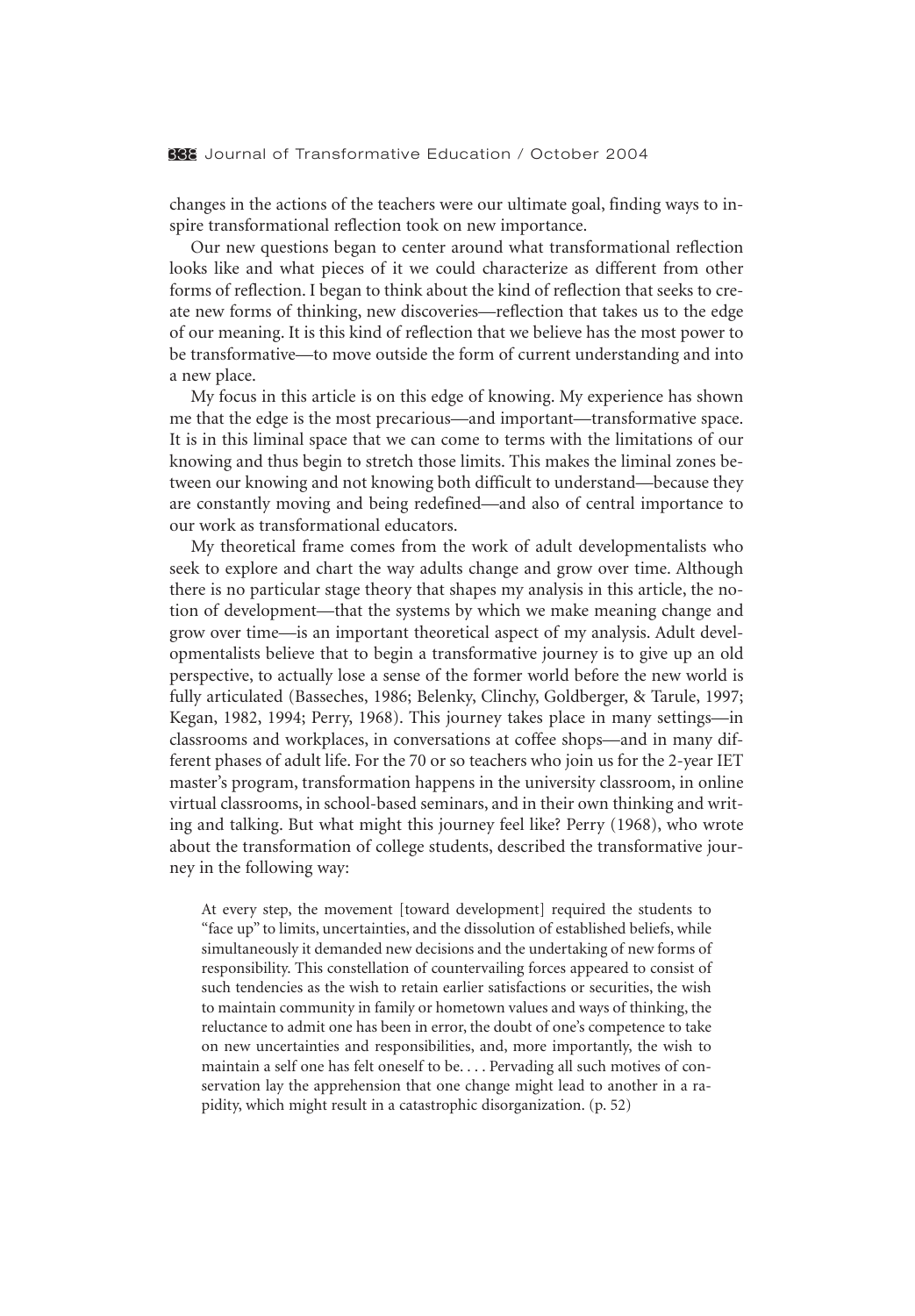Perry's (1968) articulation of that transformative edge as a place where students fear a "catastrophic disorganization" is a compelling—and frightening image. Is that what we are asking of our adult students? If we were to call our program "Initiatives in Catastrophic Disorganization," we might have a hard time recruiting students! (Imagine the name of this journal if all transformation were thought of in this way.) As a teacher interested in transformation, how do I recognize and define the transformational edge? Do I see it as Perry does? My colleagues and I had some anecdotal evidence about such times in the experiences of our students. We had many different opinions about what brought students to that edge, what it felt like for those students, and how to support them in their journey to the edge of their knowing.

#### Method

With these questions in mind, I turned to interviews that I thought might shed some light on these questions. The nearly 20 interviews from several qualitative studies that I had conducted with a wide variety of participants were originally intended to help me understand (and measure) each participant's meaningmaking system as defined by Robert Kegan's (1982, 1994) constructivedevelopmental theory of adult development using the Subject-Object Interview (Lahey, Souvaine, Kegan, Goodman, & Felix, 1988). (In the other studies, I also conducted several other interviews with the participants, but for this reanalysis, I will focus only on the Subject-Object Interview because it is designed to find and chart the growing edges of meaning making.)

These interviewees range in age from 25 to 69 and come from a variety of different professions—teachers (the largest group), clergy, business executives, and independent consultants. They are men and women, White, African American, Asian American, and Latino. All of the participants come from a background of educational privilege (and often they have many other kinds of privilege too); they all have (or are in the process of getting) at least a master's degree, many from highly competitive universities.

To do the analysis, I reread each of the interviews, coding for those places where participants seemed to be at the edge of their knowing. Because the Subject-Object Interview is specifically designed to help measure the edges of people's meaning-making systems (and thus their order of mind in Kegan's [1982, 1994] developmental theory), there were many examples of these places. Then, I looked across those examples to find clear patterns within the differences. Finally, my eye newly focused on the edges of understanding, I looked for examples of these growing edges in my current IET students and paid new attention to intentional curricular decisions that might move students to the edge and then support them there.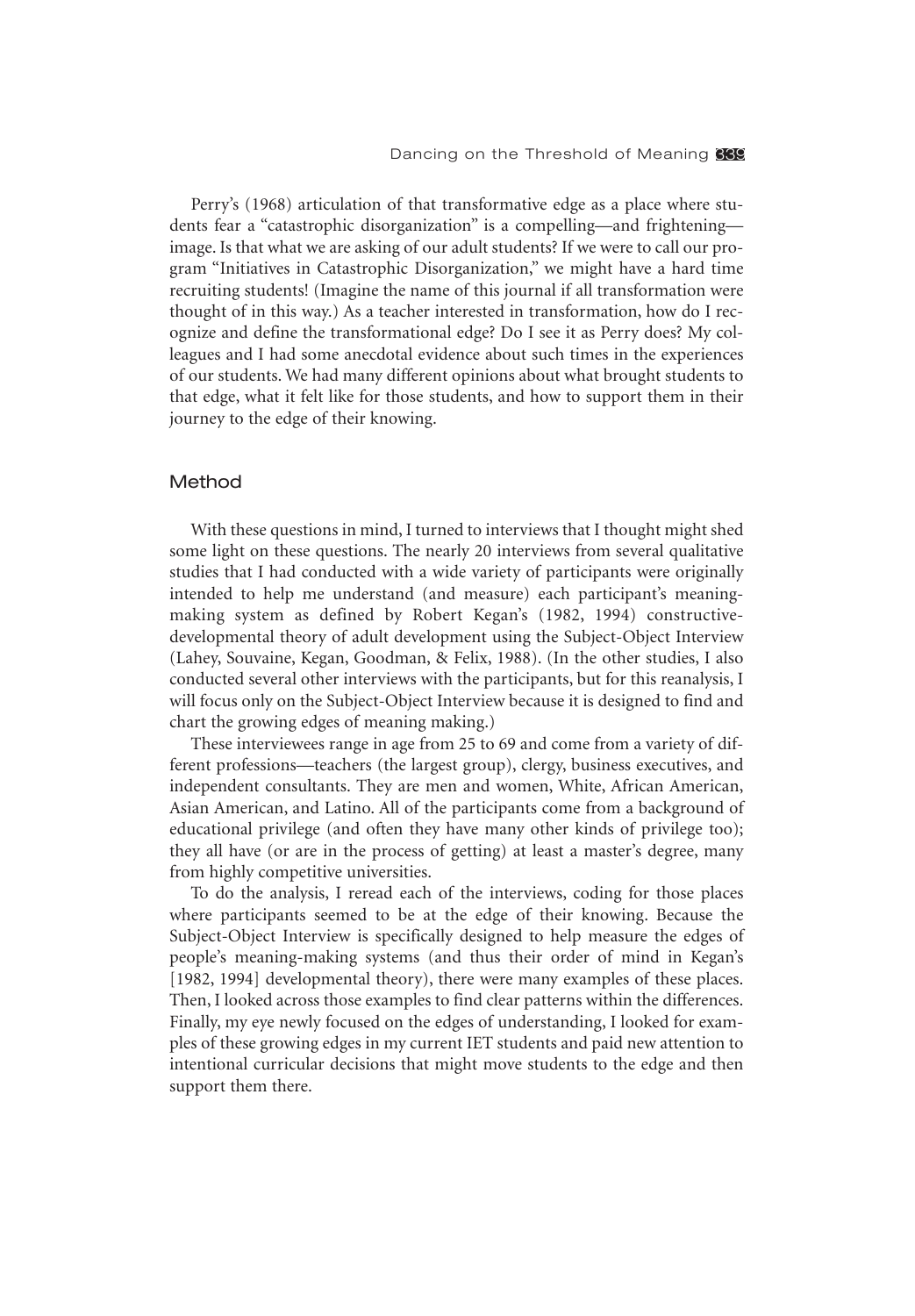#### A Working Definition

As I coded and discussed my coding with colleagues, I realized that my own definition of transformation was shaping the way I read and understood the interviews. Reading and conversation with others who are working in the field of transformative education (both within my own program and also at conferences dedicated to such topics) highlighted the fact that the definition of what transformation is depends strongly on who is speaking and from what theoretical stance. In the world of adult development, transformation has a specific clinical definition; it comes about when the form of a person's meaning-making system changes. My definition and the one I will analyze and write from in this article comes specifically from Kegan (1994) who said that transformation comes about when someone changes "not just the way he behaves, not just the way he feels, but the way he knows—not just what he knows but the *way* he knows" (p. 17). This then is the ultimate changing of minds, not the kind of changed minds we talk about when we return a pair of shoes to a store. Rather, this definition of transformation requires that someone changes not just what he or she thinks but how he or she thinks about things. Such a change can lead people to see things they had not noticed before and to have choices they didn't realize they had. But as Perry (1968) pointed out, this change of perspective comes with a loss—a loss of satisfaction with earlier perspectives.

This change of perspective is necessarily marked by confusion or a sense of uncertainty; after all, if this person were certain, he or she would not be developing a new perspective. McWhinney and Markos (2003) wrote about this liminal space as a "no-place," a threshold that "separates the participants from normal activity and expectations, as would their bodily death" (pp. 25-26). Whereas their discussion focused on the larger moves to the liminal space (as people have to move out of the everydayness of their lives to experience a symbolic death and then rebirth), I wondered about the smaller, more frequent forays to the edges of our knowing that transformative education like our IET program might inspire. My research questions led me to look for patterns in the way that uncertainty is experienced. As the following examples show, there are many ways to experience the edge of knowing.

### Glimpses at the Edge

In the course of two different interviews, two very different women find themselves at a similar space—at the edge of their meaning, the edge of their knowing, the edge of their words. During the interview, the participants have given voice to many things they know and understand, and now they are attempting a more difficult task—giving voice to those things they do not know and do not understand.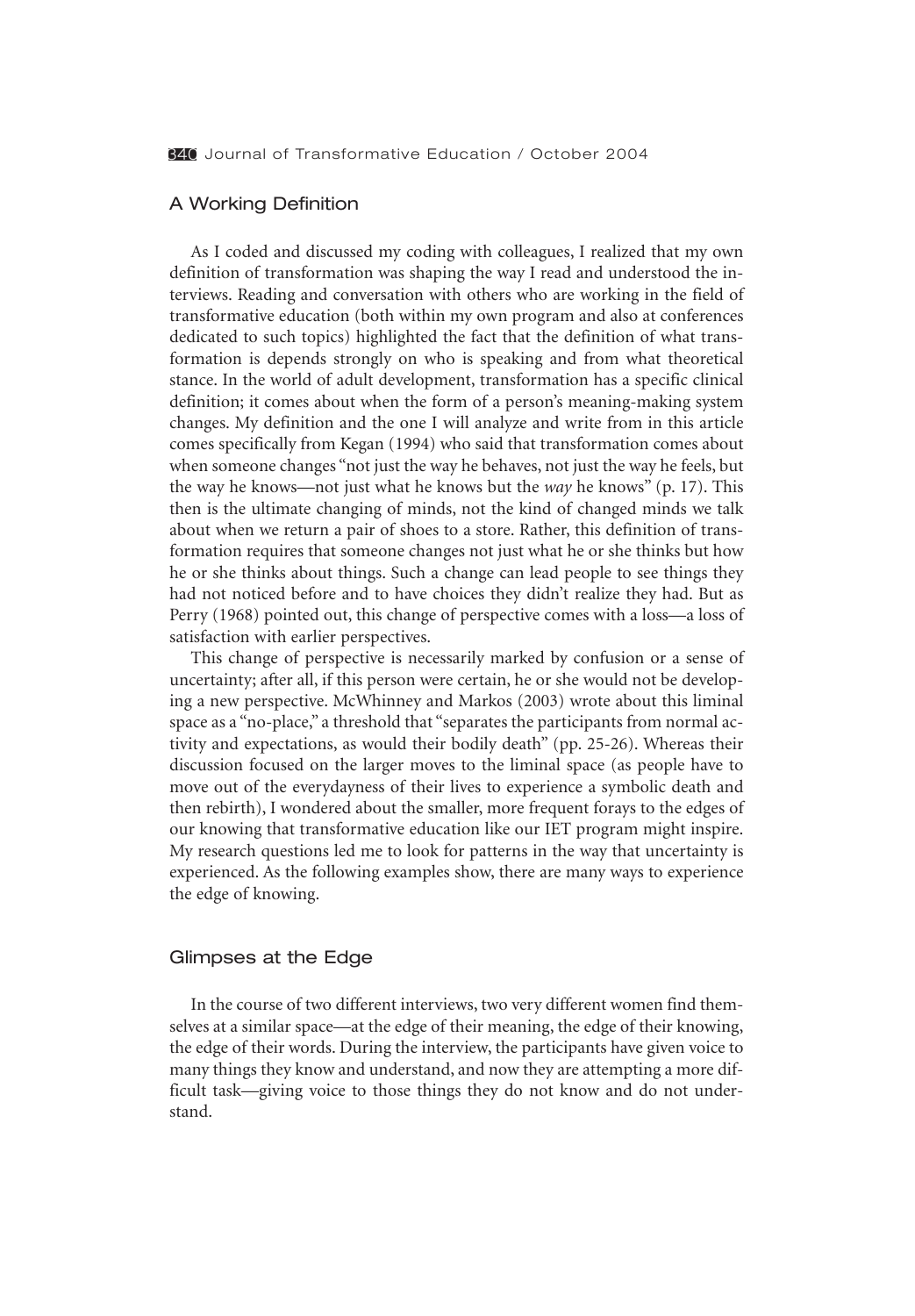Kathleen is an articulate executive for whom stability has been the norm. A White woman in her mid-50s, she is at the height of her career in the government. Then, Kathleen finds that with the change of administration, she is unexpectedly asked to step down from the influential position she has had for many years. Suddenly unemployed, she is groping for some idea about what lies ahead for her. Facing the future from this place of uncertainty, she finds herself on the edge of her knowing. When I ask whether she wishes she were in a different place in her life, she begins slowly and searchingly:

No, I think this *is* the journey. I think this is the journey. And I could stay in this [uncertain space], I think, forever. You know, I could never hold another job again, I could, you know, start volunteering—and you know, do Hospice work, I could you know, spend time with my husband, I could—I don't know. You know, or I could—I could, you know, decide I really want to do coaching and get into a, you know, get into an accredited program and do that. I just—or you know, do more speaking and teaching or—I don't know what to say. It just feels like it will emerge. But no, where I am right now feels very much like—it doesn't feel like a hiatus. It feels like it is the journey and that work will emerge from this place. That's what I think. I think work will emerge from this experience.

In this excerpt, it is clear that Kathleen is on the edge of her knowing. She stumbles, stammers, circles back. It is only after she says "I don't know what to say" that her tone of voice changes. After admitting that she doesn't know, Kathleen seems more comfortable and sounds more and more certain. Perhaps she finds some footing within the slippery place of her own uncertainty. Kathleen is excited, not demoralized, and not knowing about her future leaves her filled with possibility and hope.

Melody is an African American classroom teacher in her early 30s who is dealing with a profoundly difficult school culture. Like Kathleen, Melody has been very successful and has been given a significant number of awards and accolades for someone so young. Lately though, she has found herself caught up in the negativity of the school and speaks of her serious concern that she is becoming one of the negative forces herself. She haltingly pieces together a kind of theory of her current meaning making: that without the accolades, she will be pulled into the negativity and lose her sense of herself. When I ask her what would happen if all the outside praise dried up, she pushes right up against the edges of her understanding. She pauses and then, with her voice full of emotion, begins,

I would be scared. I would be scared that um, I would just muddle—like, I have been muddling through since um, September. I'd be yelling at my students more. Um, and this comes from a woman who is determined to say "Hello" and "Goodbye" and not call her students stupid because I know they hear that at home all the time, and I want them to at least know that there's someone in their life, who says something positive. To—going—to calling my students stupid. Or screaming at them. Um— [Interviewer: That must be so hard for you.] It is. And like I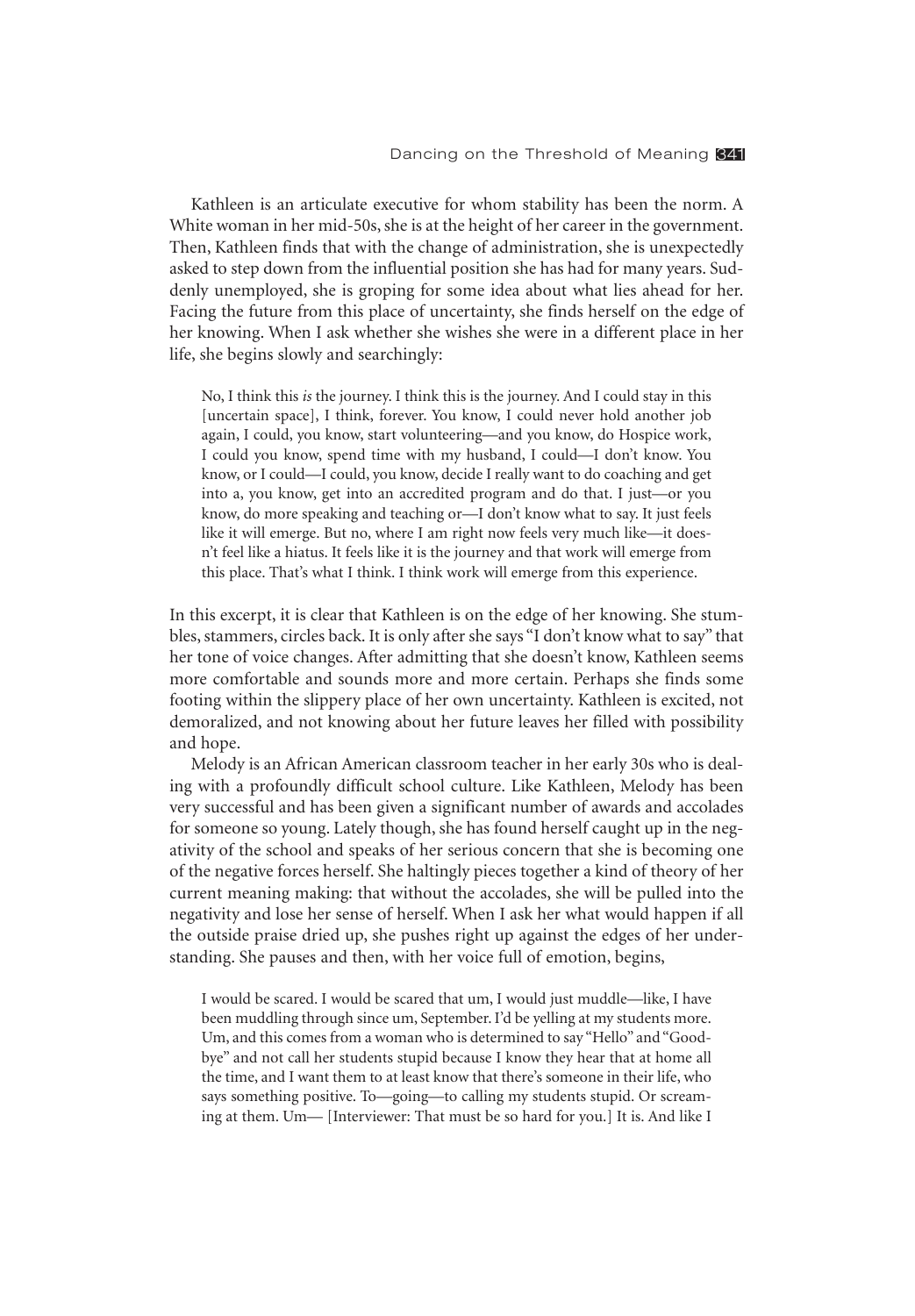#### 342 Journal of Transformative Education / October 2004

said when you asked me how I—I don't even know how to—I know I'm getting rid of a cold, but I don't even know how to address how I am right now because it's like outside of work, I am fine. But when I go—when I go through that door, it's almost like a gloom that comes over me. And it bothers me because I've let a lot of the evil people at school win. And for a long time, I mean, I was like that beacon of light in all this.

The response Melody has to the question about what would happen if she stopped getting outside accolades—"I would be scared"—is unexpected. And it is clear that Melody is frightened of who she herself could become if she cannot fight off the negative pull of the school—that she would start "screaming" at her students, calling them "stupid," and in other ways losing the sense of herself as "that beacon of light in all this." Melody, for whom words rarely fail, tells me "I don't even know how to. . . . " For Melody, this place at the edge of her meaning is frightening as she describes becoming a person she doesn't like. Unlike Kathleen, who is similarly confused, Melody's growing edge is a frightening, unhappy place. She fears the person she is becoming instead of welcoming the changes as Kathleen does. As she finds herself slipping into a negative persona, she decides that the only way to stop this negative transformation is to leave her school—and perhaps the profession of teaching. Both on their growing edge, these women experience the edge of their knowing in very different ways and have very different ideas about what their transformations mean in their lives.

## Patterns at the Edge

Looking across interviews, I found that the edges of understanding—the most fertile (and perhaps most frightening) ground of transformation—have common characteristics and also interesting differences.

These edges of understanding are characterized by the participants' sense of bewilderment and sudden inability to answer questions. An articulate participant will stumble and stammer, beginning sentences that trail off or loop back to the beginning, and participants who more often struggle with words seem to lose them completely when they reach the edges of their understanding. During interviews, this is apparent in their words as a participant merrily answers question after question inside her realm of knowing and then is stumped by a question that takes her outside familiar ground. We see this happen to students all the time when we ask them content-related questions they simply do not know. ("What is the square root of 247?" might be met with stammering and wandering too.) What makes these examples illustrate the threshold of meaning making (instead of the edges of their store of knowledge) is that these questions are not about a knowable content area; instead, the questions in these interviews are about how the participants themselves are thinking about particular issues in their lives. The questions they cannot answer are questions about their own understanding of the way they make sense of the world (e.g.,"And what happens if you don't have those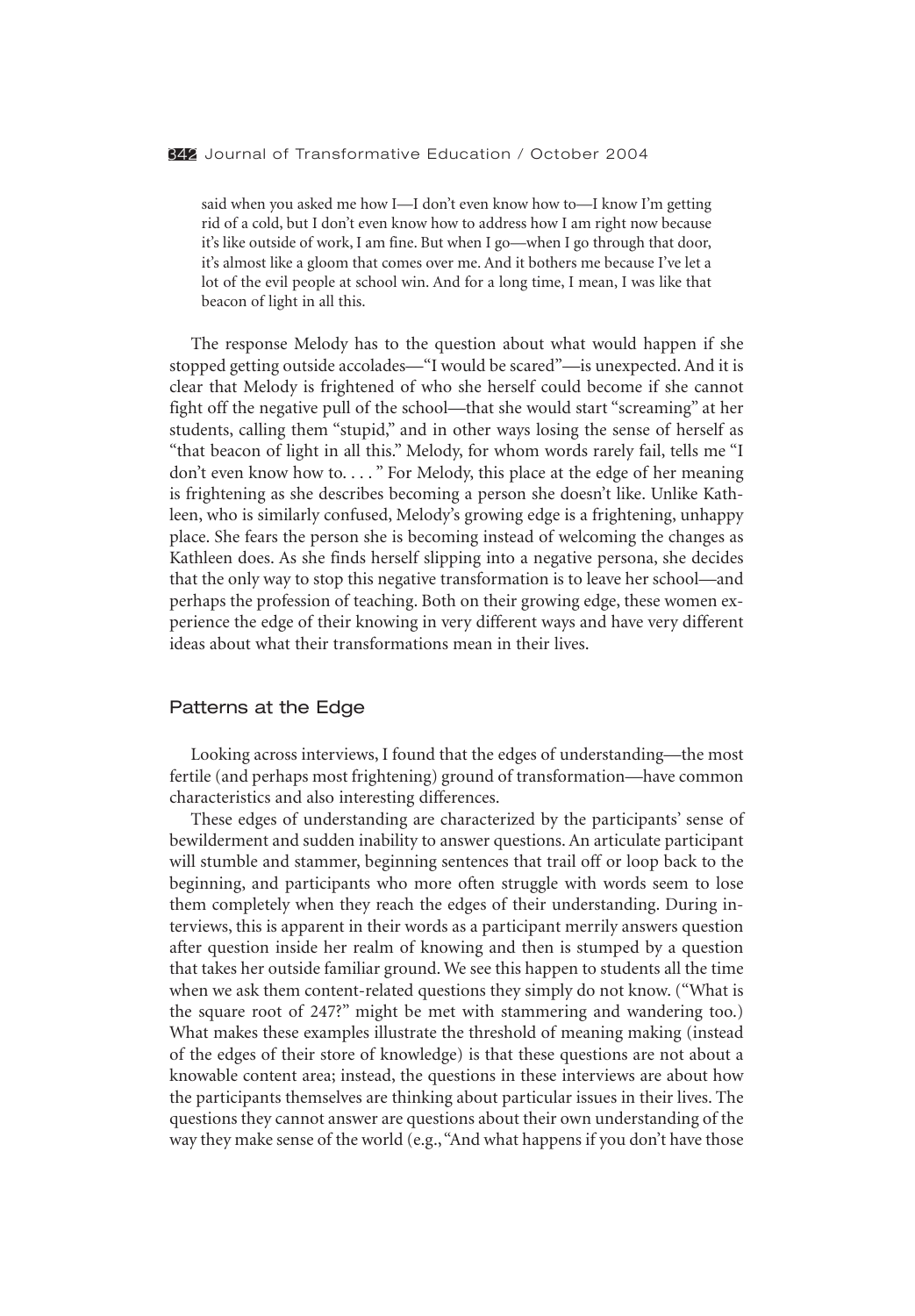outside accolades? What happens if they all dried up today and you didn't get any more?").

These edges are often (but not always) recognizable to the participants themselves. Sometimes they are grateful for the question and seem to enjoy the feel of being pushed to the edge. One participant at the edge of his meaning laughingly said, "I never thought about it; these are really great questions!"

Other participants are more likely to ramble in circles and then apologize for the rambling. One participant who spends much of his interview in the space at the edge of his meaning making apologized four different times for forgetting the question—more than anyone else in any of these studies. By the end of the interview, he has taken these apologies—and his forgetting the question—to heart and is ashamed of them "What's your question? I'm sorry, I'm terrible at . . . I ramble." Kathleen, who also rambles occasionally, is unapologetic for her rambling, and instead of worrying about whether she has correctly answered my questions (and apologizing for getting it wrong), she interacts with them. By the end of the interview (after commenting on the questions three times—saying they were "good" or "tough") she says,"I liked your questions, 'cause it added something . . . it added some perspective that I hadn't thought about."

Some people are surprised that they haven't thought about a particular perspective. They have a sense that they should be able to answer a question about what's most important to them about their work or why a particular goal was worth pursuing. Particularly thoughtful and articulate interviewees may even note the edge of their understanding and describe it as such. When he got to this place, one participant told me, "This is where language fails."

Because of all of this variety, the affective tone of conversations at the edge varies widely. For some people, the edges of meaning seem to be frightening and unpleasant (as it was for Melody), whereas for others (like Kathleen), the growing edges feel exciting and energizing. Some participants appreciate the opportunity to dance on the edge of their knowing; others seem reluctantly dragged there and scramble to get back to familiar ground. This difference is noticeable even in the short interview excerpts from Kathleen and Melody. At the end of Kathleen's excerpt, she has stated her uncertainty and becomes more comfortable, less rambling. Melody, however, scrambles for firm ground as she works to move away from the deep fear and uncertainty of losing her clarity about who she is and sets up a comfortable dichotomy of the other "evil people" at school versus her own self-image as "a beacon of light in all this." She does not come to a greater sense of comfort in some emerging definition of herself and her colleagues (thinking that maybe her categories of all evil or all good are flawed) but retreats to her former sense of certainty as the reason she needs to leave the school (so that she won't become "evil" like her colleagues). This pattern of embracing the edge (like Kathleen) or retreating from it back to some kind of certainty (like Melody) repeated again and again.

I must admit that my expectation from this reanalysis was that I would find what Perry (1968) found—that being on the edges of their understanding was painful for the adults with whom I worked. I was surprised to find that that was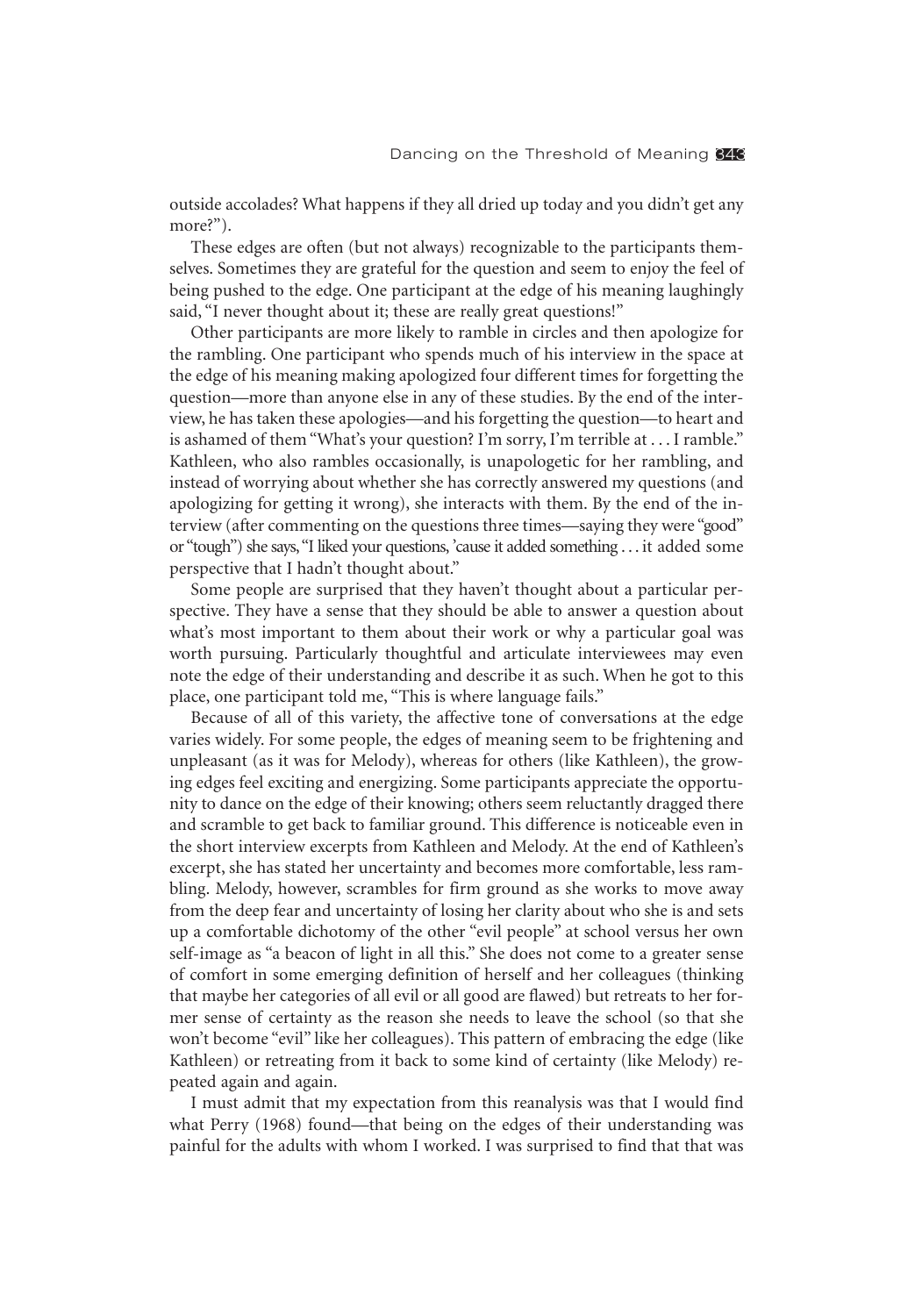not clearly the case at all. In fact, one finding that emerged from my review of these interviews is that being on the edge is a variable experience. There is a complex continuum that ranges from those who seek out and enjoy transformation to those who are in anguish while at the edges of their understanding. As a professor who strives to bring my students to the edges of their understanding—and to support them to stretch those edges time and time again—it is important for me to be mindful about how painful that can be for some students. At the same time, it is also vital for me to be aware that unlike Perry's students, it doesn't seem to be necessarily true that this transformative realm is painful for all of my students. Rather, the level of patience for and excitement about transformation becomes yet another of the long list of individual differences my teaching must strive to support and include.

It makes sense to me, both theoretically and also from my experience, that many elements shape a person's reaction to being at the edge of his or her knowing. For some, it is likely that issues of adult development are at play (in many developmental schemes, the highest orders are defined as filled with a comfort with the edges of knowing). But anyone who has watched a child (or teenager or adult) push again and again against the edges of his or her understanding knows that the affinity for pushing oneself doesn't only happen to those only with the most sophisticated developmental capacities. Other factors—personality type, community of support, past experience with risk and recovery—are likely to play a major role. The place we are in the particular transformation is also likely to be part of our reaction to it; Bridges (1980) described as the hardest piece of transformation the "neutral zone" when the past seems untenable and the future unidentifiable. And as we saw with Melody, students can experience the edges of their knowing as unpleasant if they believe they are headed in a negative direction. Melody's changes (yelling at students more, being increasingly belligerent with colleagues) do seem negative even from an outside perspective, so it is easy to understand her discomfort. Other participants, however, expressed great discomfort with changes that an outsider might see as quite positive. For example, one participant was in agony over her increasing certainty about her life path because that certainty came with her awareness that her long-time boyfriend (whom she admitted did not treat her well) was not a person she would like in her life. Although an outsider might applaud her move farther down her own path—and away from what sounded like a negative and unhappy relationship—this participant was wishing she had not made these new discoveries about herself so that she could go back to her familiar, if flawed, relationship.

If the continuum of comfort with transformation exists as I've described it for whatever reason—it seems critically important that those of us who teach with an eye toward transformation become aware of the continuum—and both our own orientation toward transformation and also the diversity of orientations of our students.

Because of the general human tendency to privilege that which is familiar as the best way (or sometimes the only way) to be and because of the fact that we tend to pick careers that support the things we enjoy, those of us who think of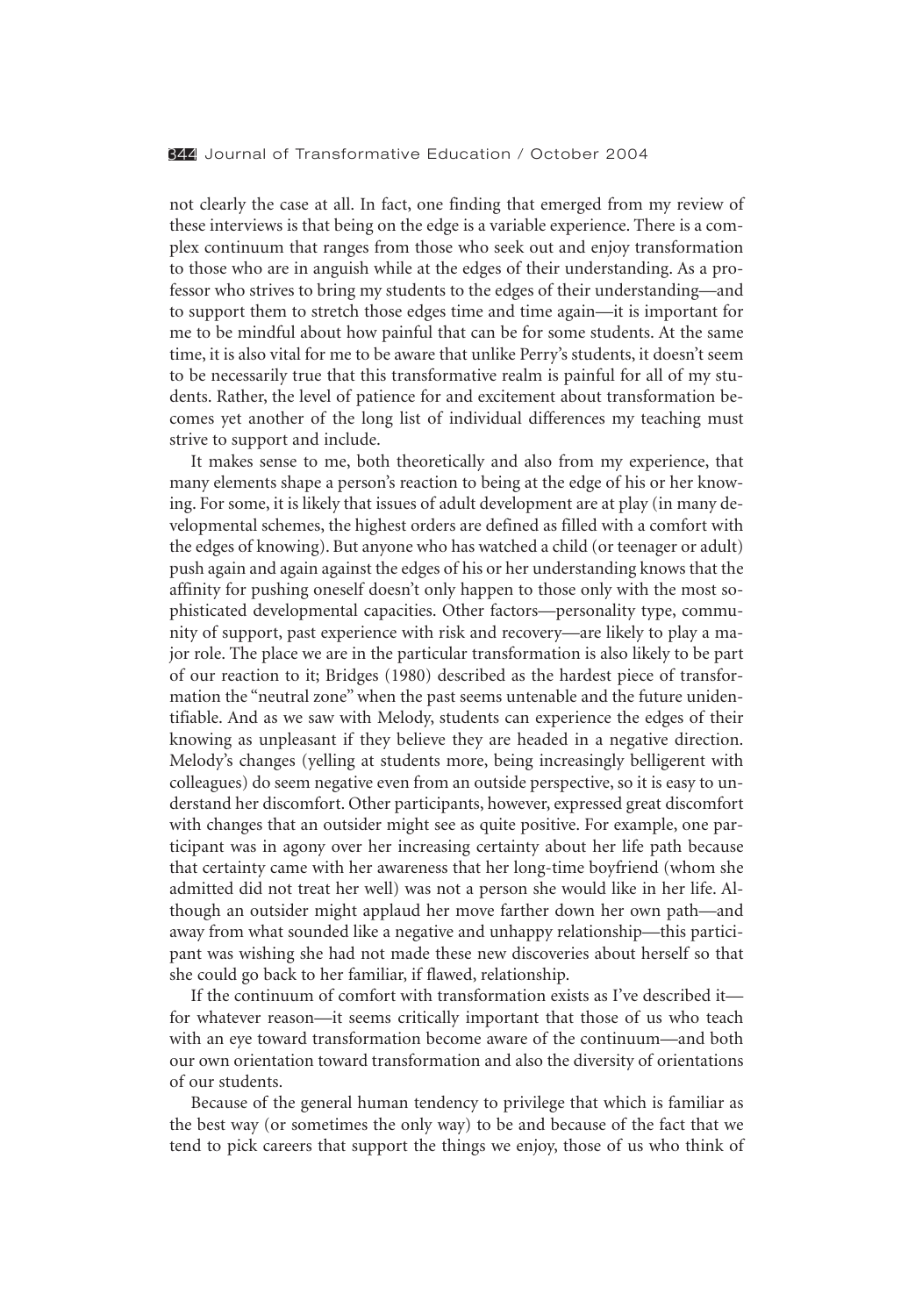ourselves as transformative educators should be especially careful to check our own comfort level on the continuum of transformation. It is my experience that some transformative educators really enjoy traveling to the edges of their own knowing; others seem to enjoy exploring the edges of other people's knowing far more than exploring the edges of their own knowing. In either case, it can be easy then for us to assume that transformation is a goal all should celebrate and to forget Perry's (1968) description of the "catastrophic disorganization" it can cause. On the other hand, I am not in any way arguing that we should back away from our work as transformational educators. Instead, I'm arguing that there is a complexity that comes with being a transformational educator that does not necessarily come with being a more content-oriented teacher (unless, of course, the content you are teaching is about transformation—i.e., antiracist education, etc.). I am extending Cranton's (2000) argument that "people, due to their psychological makeup, vary in how they experience the [transformational] process" (p. 190). This difference doesn't simply affect the methods by which we offer our curriculum but what, in fact, the curriculum might be.

#### Implications for Transformational Practice

These glimpses at the edges of understanding have implications for transformative educators. If some of this terrain of transformation can be charted, we can be more thoughtful and intentional guides for our students' transformational journeys. An understanding of this transformative edge allows us to lead our students there, to recognize when they are there, and to help them move into a new place on the other side. In our practice at IET, we try to be very thoughtful about the way our curriculum responds to—and emerges from—our research into issues of transformation. In this section, I describe what these findings imply for practice—and what practices we have begun to develop to respond to these findings (for more on the evolving IET curriculum, please see Hicks, Berger, & Generett, in press).

One of the defining pieces of the edge of our knowing is that those at the edge cannot usually name their specific problem because they are enmeshed in the problem and cannot gain a vantage point from which to name it. And because of the continuum of comfort level with being (and staying) at the edge of their meaning making, some students are likely to want to shy away from the edge as soon as possible. My reanalysis of these interviews shows me that perhaps the best technique for supporting people at their growing edge is simply to provide openings for people to push against the edge and then be company for them as they stand at the precipice; once they are there, the growing edge is its own teacher. Although finding the edge sometimes requires a guide and staying there requires support, ultimately the way through the confusion is to grow, and only the person at the edge can do that growing. This means (as I see it) that a transformative teacher has the following three major responsibilities to his or her students: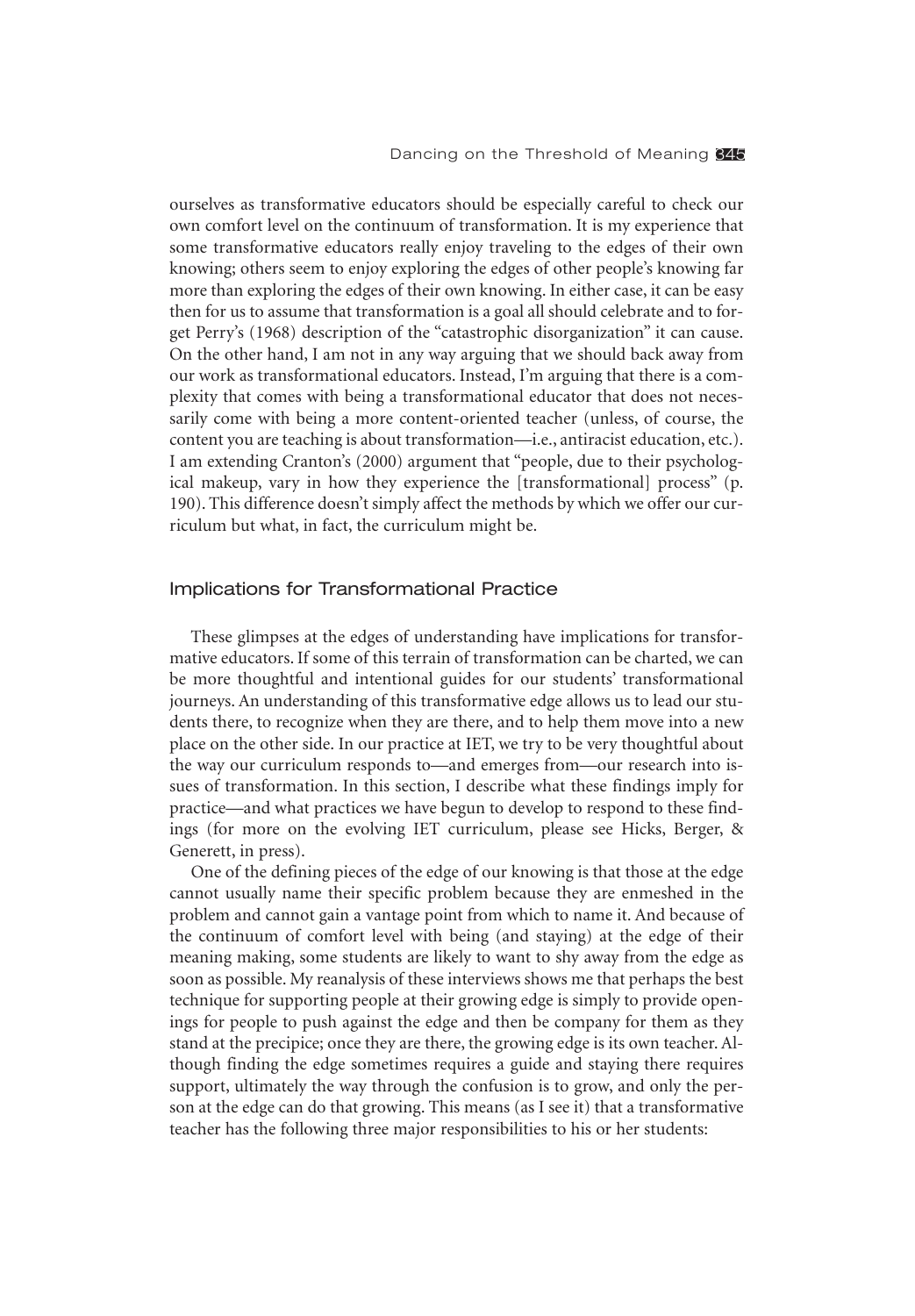- 1. helping students find and recognize the edge,
- 2. being good company at the edge, and
- 3. helping to build firm ground in a new place.

#### HELPING STUDENTS FIND AND RECOGNIZE THE EDGE

Helping our students reach the edges of their meaning making—in classroom discussions, in journal entries, in the discussion of a particularly puzzling issue or conflicting data—is in itself a developmental activity. Every teacher knows the problem of asking a question that no one in the class can answer. All of us have experienced the silence, the students who won't meet your eye, the shifting of feet and papers. Teachers—even those whose curriculum attempts to be transformative—are likely to want to teach at this point, to name and even solve the problem with which the students struggle. This may well be exactly the right thing to do if what you are trying to teach is content. If you ask a question about the Revolutionary War, for example, and there is no clear response (or only stuttered murmurings), perhaps the most helpful thing to do is to teach something about the Revolutionary War (or to send the students off to learn things themselves). The work of a transformative teacher, however, might run counter to this urge.

For example, a teacher educator might work to "solve" Melody's fear, either pointing her in the direction of places she can go to continue to get outside accolades or giving her techniques for using the ones she already has to sustain her. Such help might take care of the particular issue that has brought Melody to the edge—her need for ongoing external praise to maintain herself as a positive person for her students. The work of a transformative teacher in this case is not to solve (or to praise, which is another natural reflex). Both of these moves let Melody off the hook, allowing her to be comfortable again. Comfort is rarely transformative. Instead, Melody might be helped to stay on the edge, to stay with the discomfort, as a teacher names Melody's fear that without external praise she will become more and more negative a presence in the lives of her students. Naming the growing edge is in itself a powerful intervention.

But before a teacher can name his or her students' growing edge, he or she has to first see where that edge is. At IET, our adult students are diverse in nearly every regard—age, experience, race, class, personal history. Our curriculum focuses on helping students recognize and begin to really understand that much of what they see as the truth is in fact their own construction and that that construction is created by a set of unquestioned assumptions and perceptions—as well as individual and social forces. As we make room for students to question their assumptions, bump up against the perceptions of others, and face difficult data about our society, they find themselves at the edge of their knowing. In her final paper, Marcia wrote the following:

In looking back over my papers from the two years, three words keep popping out at me: privilege, mattering and assumption. . . . I know I carry with me a strong, embedded set of beliefs that have been crafted over the years through my lived experiences. Prior to last year I had a long list of shoulds—how families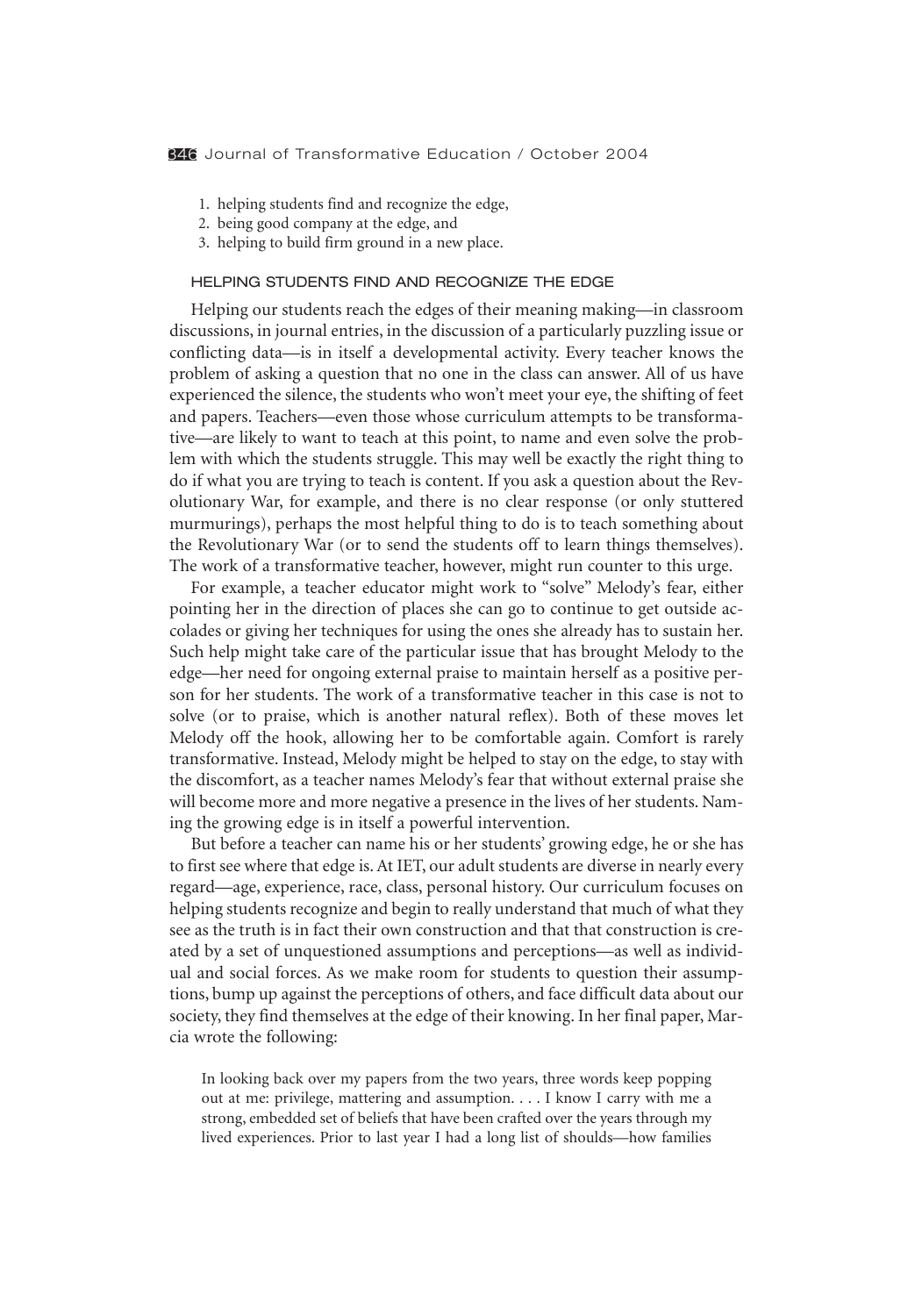*should* be taking care of their children, how kids *should* be coming to school each day, what kids *should* know by what point in the year, how a teacher *should* act and control a class, how people *should* treat each other.

She went on to explain that the work of the program and the teacher-research project she did with a focus on two children in her kindergarten classroom "significantly changed how I view and treat the kids in my class this year." Instead of her sense of certainty, her "shoulds," this teacher now tests her assumptions about the children in her class and their families by first noticing her own assumptions and then actively asking parents and students questions. She says that this new way of thinking about the students in her class "is an evolving process which requires my continuous attention."

This experience of questioning assumptions and really listening to the perspectives of others, although widely shared, is not always felt as progress. Chris wrote,

Another change that has happened to me as a result of IET is indecision. I'm not sure if this is a positive or negative result of all the information I have learned, but now it is difficult for me to decide how I feel about something with a firm decision. I tend to "overthink" things now. I can see both sides and can't always come to terms with a definitive feeling.

Chris said she turns to her journal and to collegial conversations to sort through all the different perspectives she sees now. She is working at developing the supports she needs to reach the edges of her meaning making.

#### BEING GOOD COMPANY AT THE EDGE

My work in a variety of settings that are designed to be transformational has shown me that leading my students to the edge of their knowing is not enough to help them to transform. Once they come to the edge, they need help to sustain the courage to stand at the edge and work to grow. Sometimes that courage comes simply from an acknowledgement of the difficulty of this place; at other times, a teacher might have to point out a pattern showing a student that he or she continues to shy away from the edge. A transformative teacher can then support students in beginning to puzzle through the place of confusion, working to keep the pattern clear for them so that they can understand it and eventually come to act on it. In this way, a transformative teacher helps students reach the edge of their understanding and then stays for the difficult work of helping students become comfortable living on the edge, so that the edge becomes incorporated into the shape of their world, making that world larger than it was before and making new actions possible from a larger field than previously available.

It isn't just curricula that can be transformative; the relationships we have with our students—over time—are often our most helpful transformative practice. Melody, with the company of either a teacher or a group of colleagues (neither of which she had in her actual practice), could find herself joined on the edge of her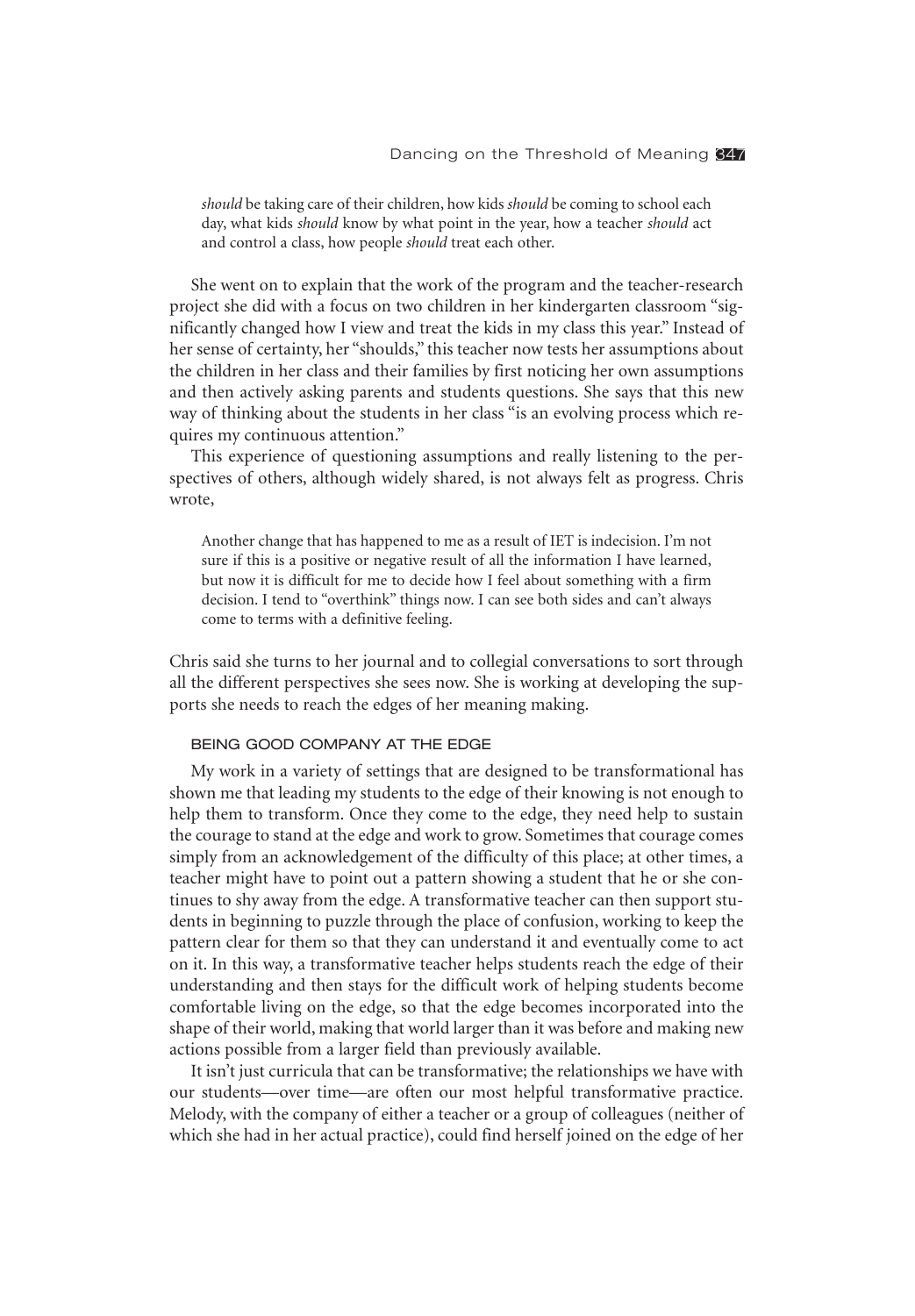knowing with a safety net of companions. With their urging (e.g., in a class assignment that asked her to gather data over time about her growing edge and then report back to a learning circle of colleagues), she might find places where her need of outside accolades is more or less powerful. Her learning circle might help her create her own way of making the connections she needs with others and might support her to find new ways to think of her teaching even in the face of great adversity.

IET is a 2-year program where students and faculty stay together for every class experience over the entire 2 years. The power of the relationship over time allows our teacher-students to become willing to stand in an uncomfortable place. Sylvia, at the end of the 2-year program, wrote about how powerful it has been for her to simply hear the stories of her colleagues, explaining, "This was something that I had never felt before, experiencing community with colleagues. It was and is awesome." It is "awesome" not only in how it feels for her but in how it has changed her. Sylvia wrote that her experience simply listening to the stories of her colleagues over time has made her more sensitive to the many perspectives in the world and more interested in the perspectives and stories of both other adults in the school and the children in her math class. Some stories of her diverse colleagues have brought her to the profoundly uncomfortable edge of her knowing that surrounds issues of race, and her relationships have held her there, beyond reflecting about her past, toward transforming her understanding and developing new perspectives. A middle-aged White woman, Sylvia tells the story of her first African American "friend" (a word she puts in quotes to show its irony) in her early 20s.

Looking back now, I realize how little I knew [him]. I did not know his story, his "blackness," his black culture or his language. I did not know that these were things I was supposed to know or understand. I did not even know of my white privileged background. It was assumed that [he] would become "white," at least in his language and manner during work. How degrading for him and how little I understood. I work at understanding now.

Sylvia's sense that understanding is a process, not an outcome, is the perspective of someone who is standing on the edge of her knowing and feeling comfortable there. As students feel supported and safe, it is easier for them to draw courage from their colleagues—and themselves—instead of from the false sense of certainty that pulls people away from the edge of their understanding.

#### HELPING TO BUILD FIRM GROUND IN A NEW PLACE

There is lots of talk in the transformative education world about helping to support students to become people who have an orientation to selftransformation. For example, Mezirow (2000) wrote, "Transformative learners . . . seek out others who share their insights to form cells of resistance to unexamined cultural norms in organizations, communities, families, and political life; they become active agents of cultural change" (p. 30). Although I would be thrilled with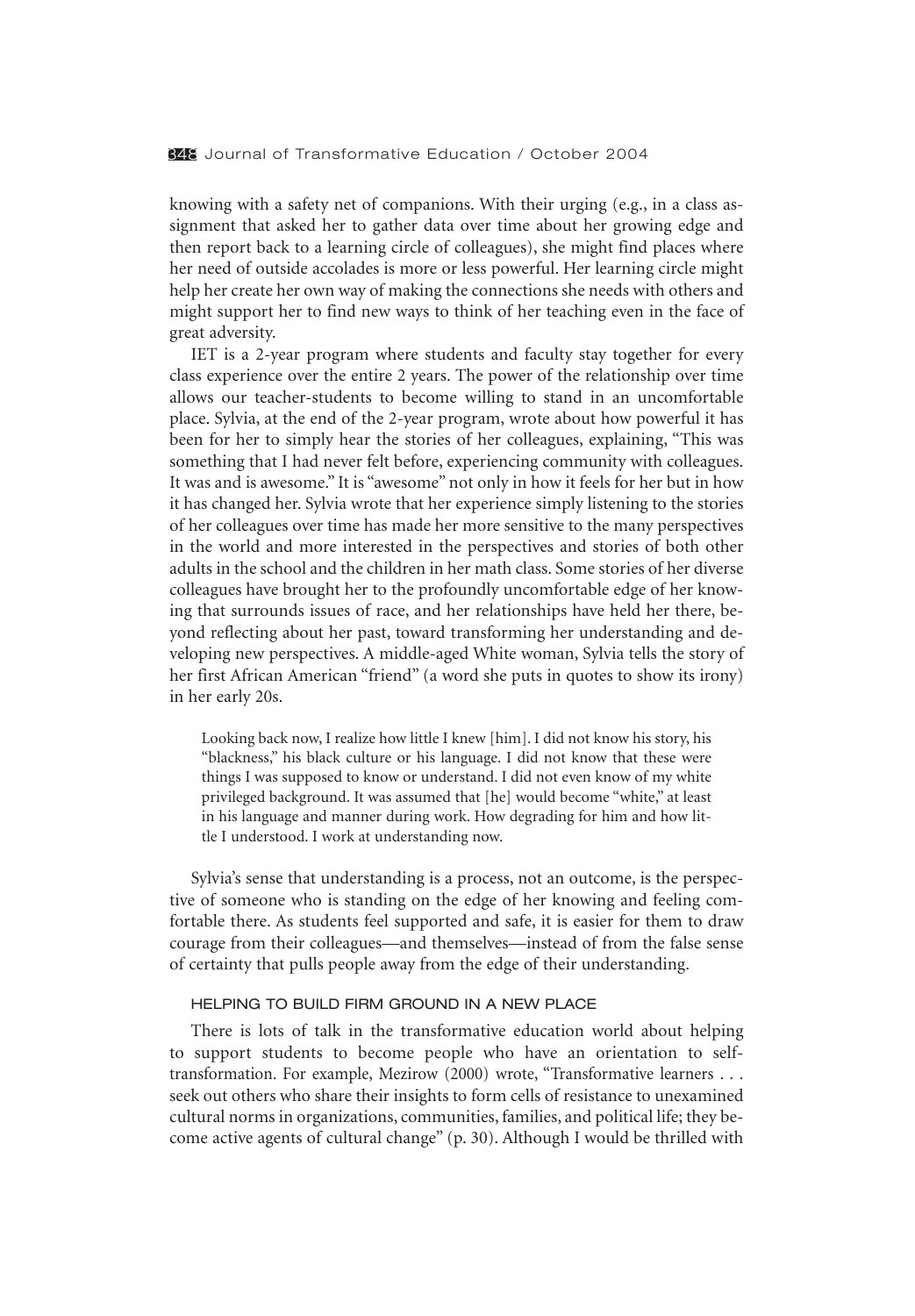such a response to my teaching, my goals are more modest. Instead of working to help create in students a real desire always to rush to their transformative edges (although admittedly having such students would be wonderful), I remember the continuum of comfort with transformation. It is my goal to help students become more comfortable with the process of transformation as they experience it. As with all things that increase comfort level, this requires successful experiences with transformation.

At the same time though, some transformative educators warn us about creating in our students a reliance on us that would keep them in a state of being "perpetual students" or "groupies who use their continual novice status to keep the hard work of leaving the liminal space at bay" (McWhinney & Markos, 2003, p. 27). IET students are so strongly anchored in the world of work, of doing (because they are full-time teachers throughout their tenure in the program) that we find that our challenge is to encourage them to stay in the liminal zone long enough to experience their growth; we do not tend to have students who get stuck in the liminal space. Instead, at IET our goal is to increase our contact with our students as we stay around long enough to name and celebrate their achievements. In this way, we would help our students to recognize their own narratives of transformation in a way that might help them become more and more comfortable with the idea of themselves as people who transform over time. Kegan (2000) reminded us that "for the adult educator with an interest in supporting transformative learning, an important and overlooked feature of their students' learning pasts is their history of prior transformations" (pp. 58-59). I believe that although it is critical for adult educators to understand students' history of prior transformation, it is even more critical that the students themselves understand this history. It is only through the recurring awareness that there will eventually be solid ground after the edge of transformation (the "reintegration" that McWhinney & Markos, 2003, discussed) that students will more and more willingly come to the edge.

At the end of her 1st year, one IET student described her journey from the certainty with which she entered to a more stable—but more exploratory—stance she now maintains (it is only after staying at the edge of knowing for some time that people discover a kind of stability in openness instead of in certainty). As she wrote about her now "not so fixed" conclusions, she realized,

I seem to have come full circle, hermeneutic cycles and all, and it's the process that matters, that gets us from one day to the next happily, not the everlasting search for the perfect product.... What makes me love teaching is the process of discovery, both in myself and in my students, and the endless possibilities that discovery can bring.

If we can help students come to new ground in a place where the idea is that they are constantly in process, I believe that as teachers they will listen differently to the in-process students they teach.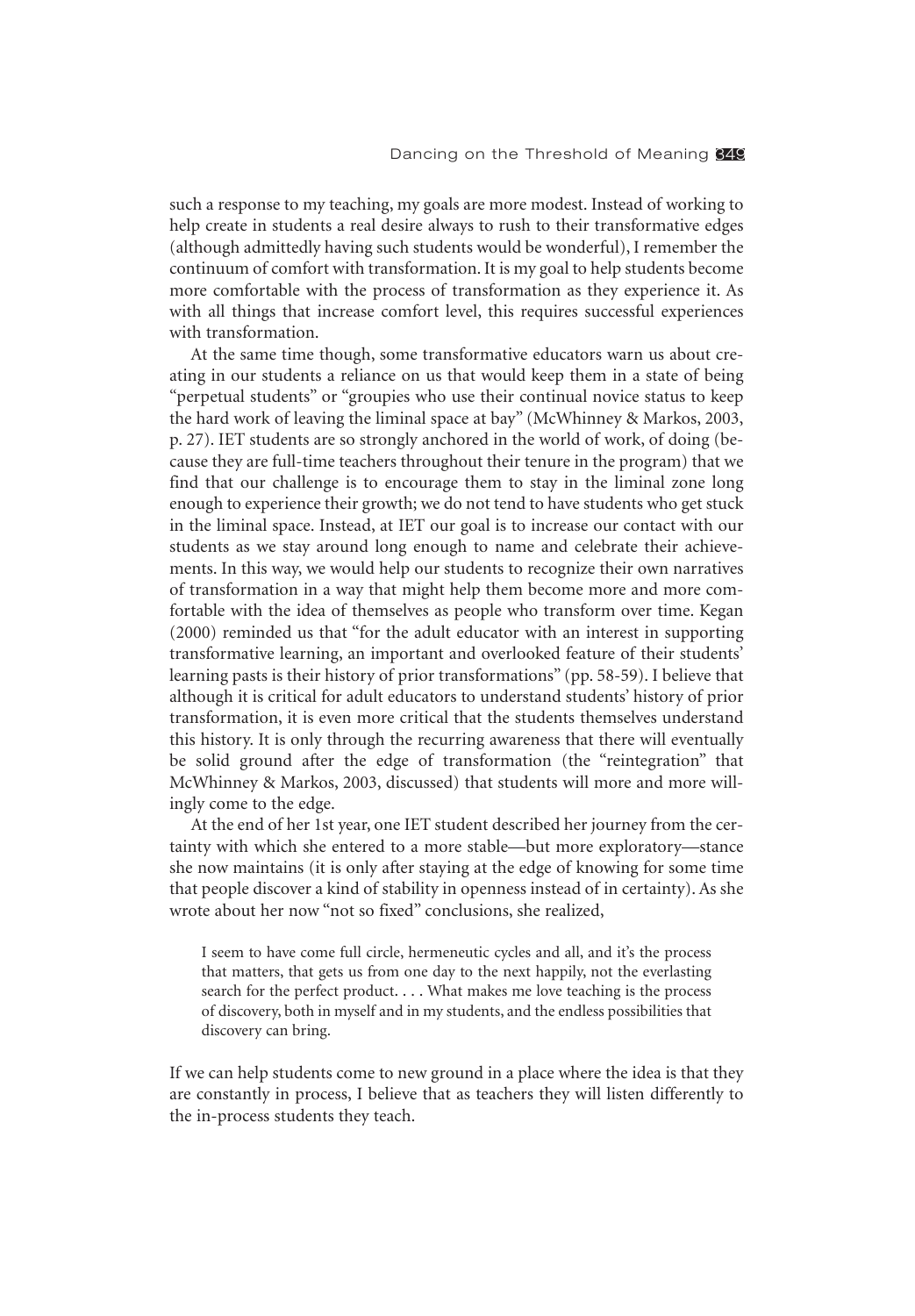#### **350** Journal of Transformative Education / October 2004

#### Conclusion

In the busy world of teaching, there is rarely time to listen deeply to the sense students are making—and to the ways they are not making sense, even to themselves. Charting the path of transformation—and paying attention to its most fertile ground—allows us to be better company for students who are working through their own transformative experiences. Here, I have suggested that if we listen for the confusion at the edges of understanding, we can find the most fertile ground for transformation. Looking for such moments and recognizing them for what they are—the edge of a person's understanding—allows us to slow down and honor transformative spaces. Understanding pieces of the transformative journey allows us to be more thoughtful and intentional guides, and as we provide encouragement and company for students to enter into this liminal zone, we encourage the kind of transformational reflection that leads to new possibilities for action. In our next article, Hicks, Generett, and I (2004) look at the ways a curriculum designed to foster transformative reflection and hope in action leads to changes in the way the IET teacher-students understand the world and their role as actors within it. We are hopeful that with thoughtful awareness of the many ways people experience the edges of their knowing, transformative teachers may be able to develop curricula that lead students to the edge of their knowing, support them to stay at the edge, help them build firm ground in a new transformative space, and thus "generate beliefs and opinions that will prove more true or justified to guide action" (Mezirow, 2003, p. 59).

## **References**

- Argyris, C., & Schon, D. A. (1974). *Theory in practice: Increasing professional effectiveness*. San Francisco: Jossey-Bass.
- Basseches, M. (1986). Dialectical thinking and young adult cognitive development. In R. A. Mines & K. S. Kitchener (Eds.), *Adult cognitive development: Methods and models* (pp. 33-56). New York: Praeger.
- Belenky, M. F., Clinchy, B. M., Goldberger, N. R., & Tarule, J. M. (1997). *Women's ways of knowing: The development of self, voice, and mind*. New York: Basic Books.
- Bridges, W. (1980). *Transitions: Making sense of life's changes*. Reading, MA: Addison-Wesley.
- Brookfield, S. (1995). *Becoming a critically reflective teacher*. San Francisco: Jossey-Bass.
- Cranton, P. (2000). Individual differences and transformative learning. In J. Mezirow (Ed.), *Learning as transformation: Critical perspectives on a theory in progress* (pp. 181-204). San Francisco: Jossey-Bass.
- Generett, G. G., & Hicks, M. A. (2004). Beyond reflective competency. *Journal of Transformative Education*, *2*, 187-203.
- Grow, G. (1991). Teaching learners to be self-directed. *Adult Education Quarterly*, *41*(3), 125-149.
- Hicks, M., Berger, J., & Generett, G. (in press). From hope to action: Creating spaces to sustain transformative habits of mind and heart. *Journal of Transformative Education*.